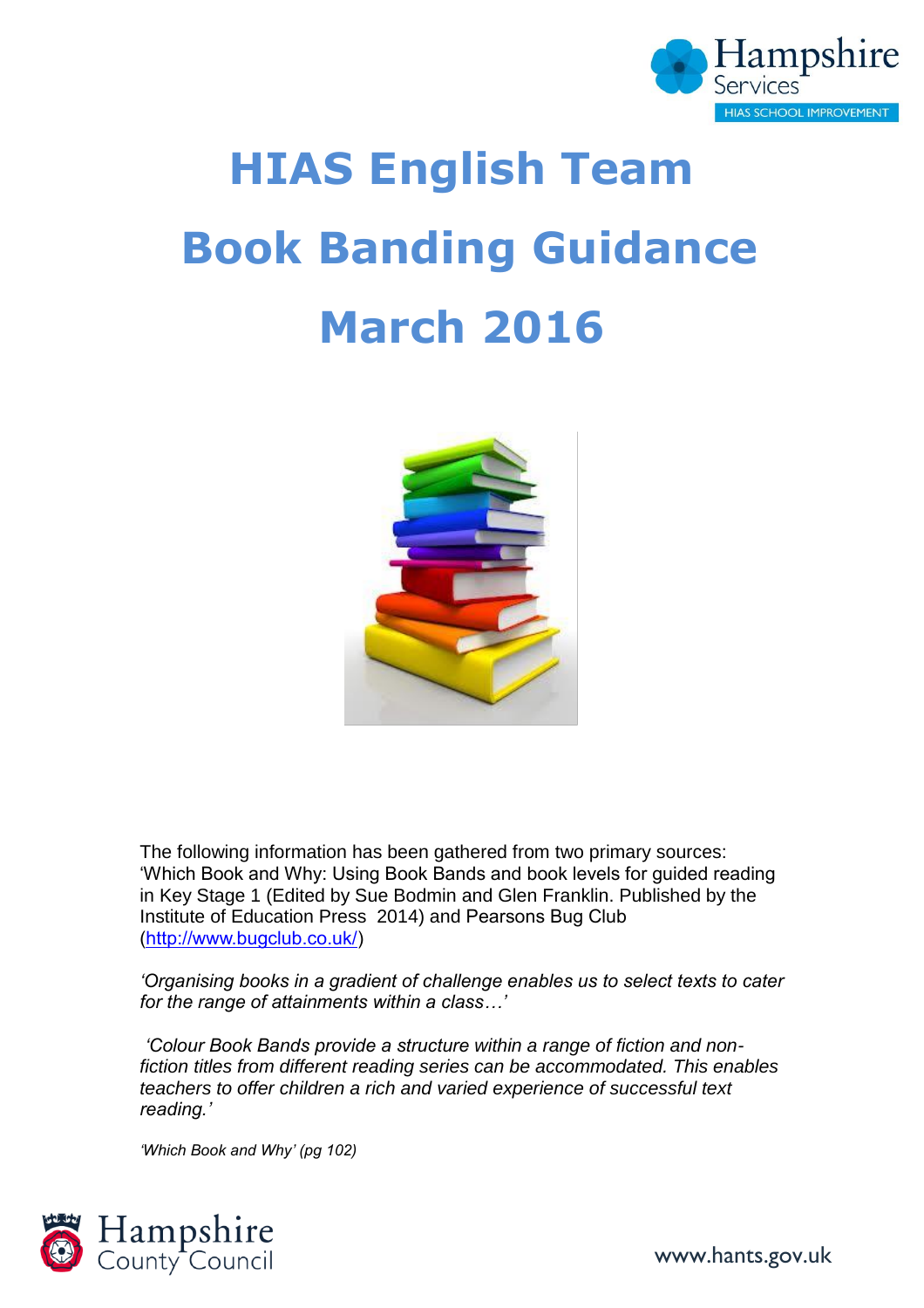

# *Book Band Progression*

Each Book Band has its own colour. The chart below gives an indication of progression across the Book Band within a Primary School.

| <b>Book Band</b>       | <b>Reading Age</b> | <b>Age Related</b><br><b>Expectations</b> |              |                |                |   |                |   | <b>PM Benchmark</b> | <b>RR</b>                                                                                    |                                   | <b>L&amp;S Phonics</b> |
|------------------------|--------------------|-------------------------------------------|--------------|----------------|----------------|---|----------------|---|---------------------|----------------------------------------------------------------------------------------------|-----------------------------------|------------------------|
|                        |                    | R                                         | $\mathbf{1}$ | $\overline{2}$ | $\overline{3}$ | 4 | 5 <sub>1</sub> | 6 |                     |                                                                                              |                                   |                        |
| <b>LILAC</b>           | < 5.0              |                                           |              |                |                |   |                |   |                     |                                                                                              |                                   | Phase 1                |
| <b>PINK Band 1</b>     |                    |                                           |              |                |                |   |                |   | 1, 2                |                                                                                              |                                   | Phase 2                |
| <b>RED Band 2</b>      | $5.0 - 6.5$        |                                           |              |                |                |   |                |   | 3, 4, 5             |                                                                                              | Aligned to<br>Reading<br>Recovery | Phase 3                |
| <b>YELLOW Band 3</b>   |                    |                                           |              |                |                |   |                |   | 6, 7, 8             |                                                                                              |                                   | Phase 3-4              |
| <b>BLUE Band 4</b>     |                    |                                           |              |                |                |   |                |   | 9, 10, 11           |                                                                                              |                                   | Phase 4-5              |
| <b>GREEN Band 5</b>    |                    |                                           |              |                |                |   |                |   | 12, 13, 14          |                                                                                              |                                   | Phase 5                |
| <b>ORANGE Band 6</b>   | $6.5 - 7.0$        |                                           |              |                |                |   |                |   | 15, 16              |                                                                                              |                                   | Phase 5                |
| <b>TURQUIOSE Band7</b> | $7.0 - 7.5$        |                                           |              |                |                |   |                |   | 17, 18              |                                                                                              |                                   | Phase 5-6              |
| <b>PURPLE Band 8</b>   | $7.5 - 8.0$        |                                           |              |                |                |   |                |   | 19, 20              |                                                                                              |                                   | Phase 5-6              |
| <b>GOLD Band 9</b>     | $8.0 - 8.5$        |                                           |              |                |                |   |                |   | 21, 22              |                                                                                              |                                   |                        |
| <b>WHITE Band 10</b>   | $8.5 - 9.0$        |                                           |              |                |                |   |                |   | 23, 24              |                                                                                              |                                   |                        |
| <b>LIME Band 11</b>    | $9.0 - 9.5$        |                                           |              |                |                |   |                |   | 25, 26              |                                                                                              |                                   |                        |
| <b>KS2 BROWN</b>       | $10.0 - 10.5$      |                                           |              |                |                |   |                |   | 27                  | The KS2 colour Bands<br>indicated follow<br>Pearsons Bug Club<br>(http://www.bugclub.co.uk/) |                                   |                        |
| <b>KS2 GREY</b>        | $10.5 - 11.0$      |                                           |              |                |                |   |                |   | 28                  |                                                                                              |                                   |                        |
| <b>KS2 BLUE</b>        | $11.0 - 11.5$      |                                           |              |                |                |   |                |   | 29                  |                                                                                              |                                   |                        |
| <b>KS2 RED</b>         | $11.5 - 12.0$      |                                           |              |                |                |   |                |   | 30                  |                                                                                              |                                   |                        |

**Light Grey = below ARE Dark Grey = within ARE Black = exceeding ARE**

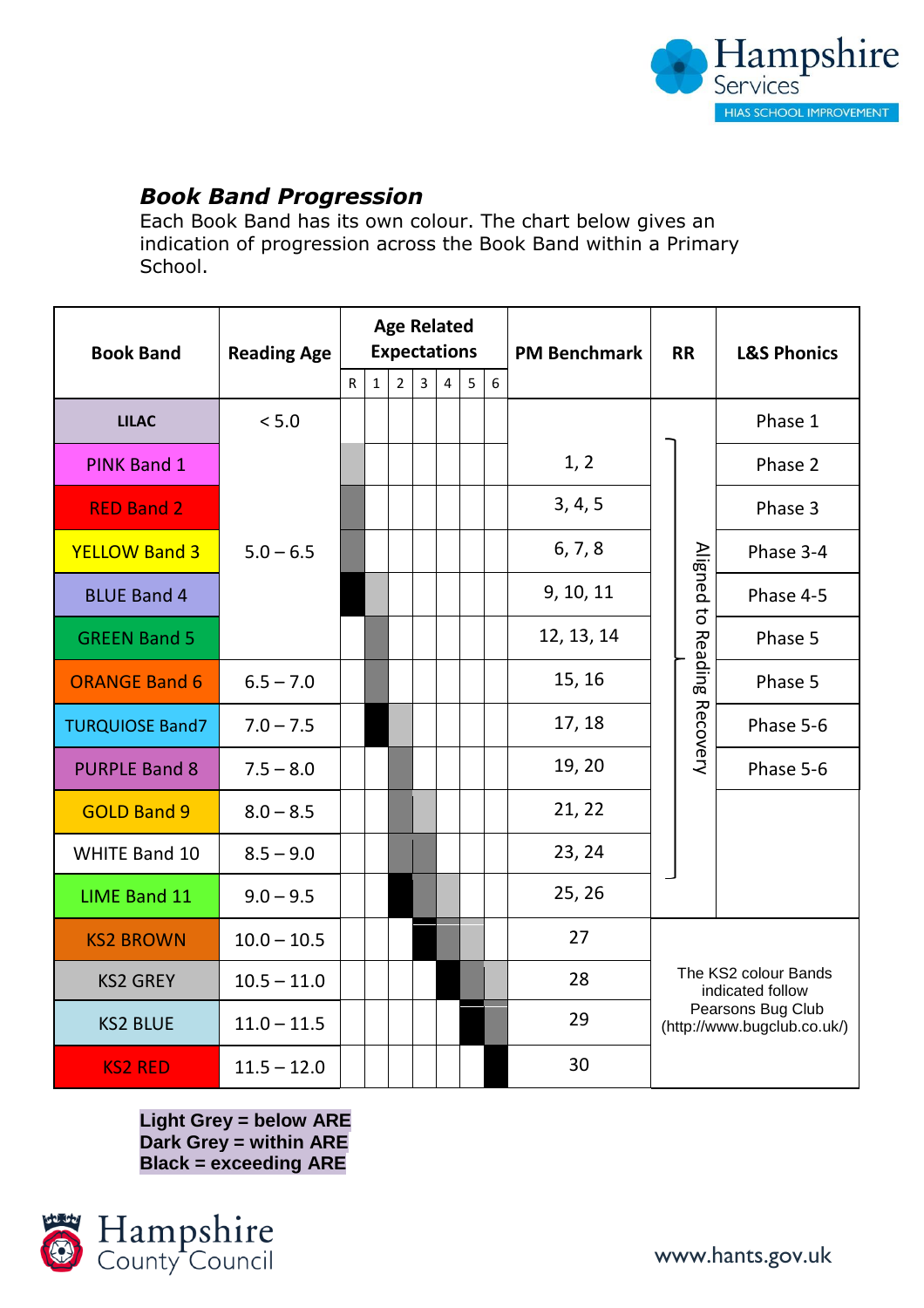

## **Lilac Band**

Lilac band books are wordless books that tell a story through pictures alone. They help children to develop speaking and listening skills through creating and telling stories.

#### **Pink Band**

Pink band is the very first level of reading books which has words. The number of words increases slightly as your child progresses through the reading level.

#### **Red Band**

Red band books have a slightly increased number of words, an increase in the number of pages and slightly more complex story lines.

The growing complexity in the story lines is reinforced through the development of inference and prediction using visual literacy.

#### **Yellow Band**

New learning in Yellow band books includes a slightly increased number of words and a move away from familiar experiences.

Yellow books require the reader to deploy some inference skills, e.g. for humour, and have more variation in sentence structure, including sentences with more than one clause.

#### **Blue Band**

Blue band books have a slightly increased number of words and some variation in sentence beginnings. They may use ellipses and other punctuation. The story lines are more complex, including more than one event, and the stories are less dependent on picture cues.

#### **Green Band**

The number of words increases slightly in Green band books. Stories have a wider variety of characters and events which develop over a number of pages. Sentences may include lists of things or actions, and adverbs are used frequently to begin sentences. The books begin to use capital letters to support reading with expression.

The growing complexity in the story lines is reinforced through the development of inference and prediction using visual literacy.

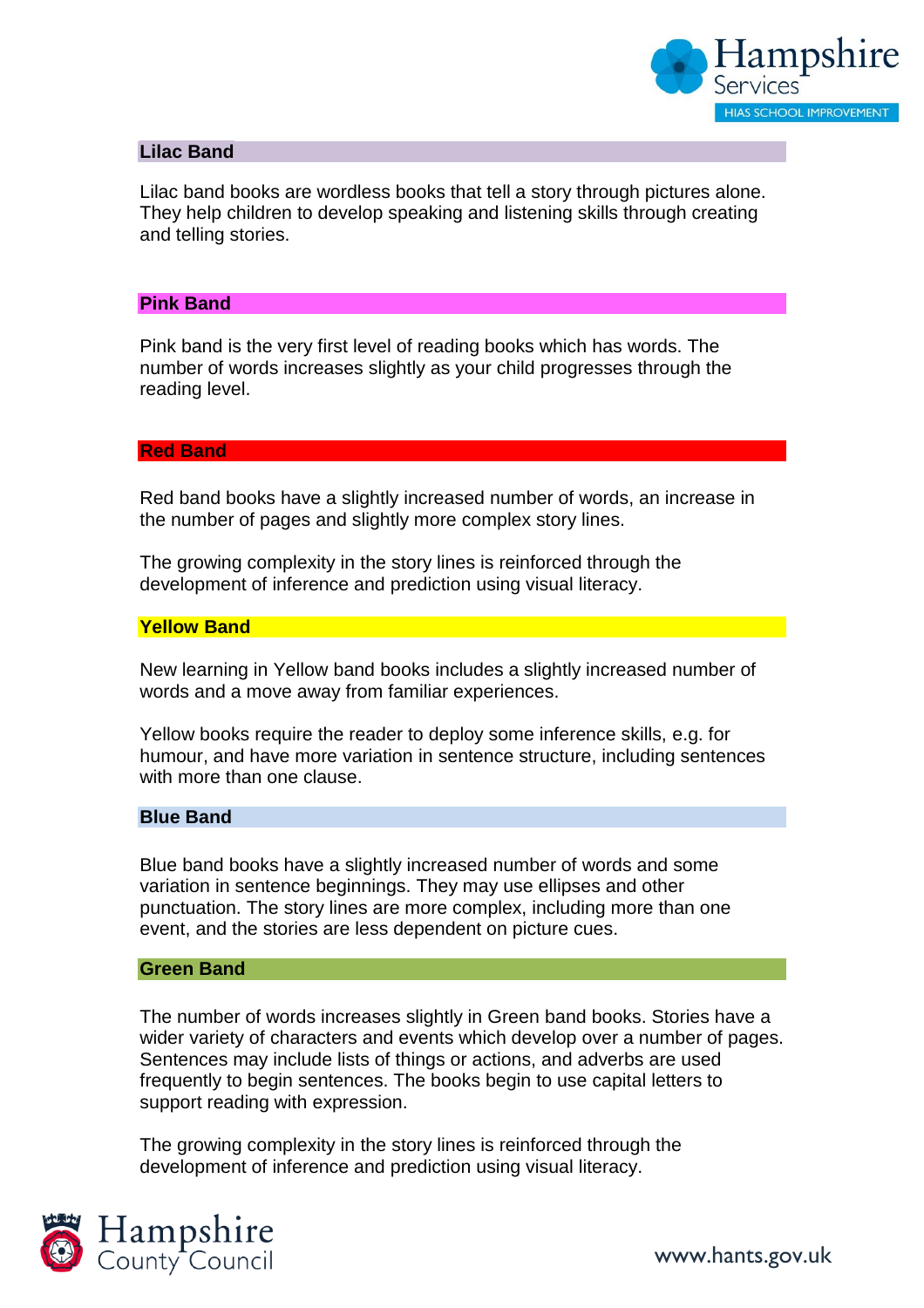

#### **Orange Band**

At Orange band, the page count increases to challenge and encourage reading stamina. There is an increased use of dialogue to encourage reading with expression.

Orange band books introduce some complex sentences (use of 'if', 'so' and 'because') and include italics to show emphasis. Slightly more literary language is used. Children are increasingly encouraged to infer meaning from the text in order to gain full enjoyment from the story.

#### **Turquoise Band**

Turquoise band books include an increasing range of adjectives and more descriptive verbs to replace 'said'.

Turquoise books include words chosen for appropriateness and impact rather than decodability, with more extended descriptions. Paragraphs begin to develop and more unusual and challenging vocabulary is included.

#### **Purple Band**

Purple band books include an increased proportion of longer sentences, with a more challenging vocabulary. Some Purple books have short chapters to challenge and encourage reading stamina.

Purple books include longer and more complex sentences with the inclusion of complex (i.e. 'when') and simple (i.e. 'and') connectives. Story features such as plot, character and setting are developed in more detail, and the text in the non-fiction books is presented in a variety of ways.

#### **Gold Band**

Gold band books include more sophisticated and challenging vocabulary, including word play and the introduction of figurative language. Some Gold books have longer chapters for more sustained reading.

Children reading at this band are confident independent readers who can tackle increasingly complex language, story structures and text layout.

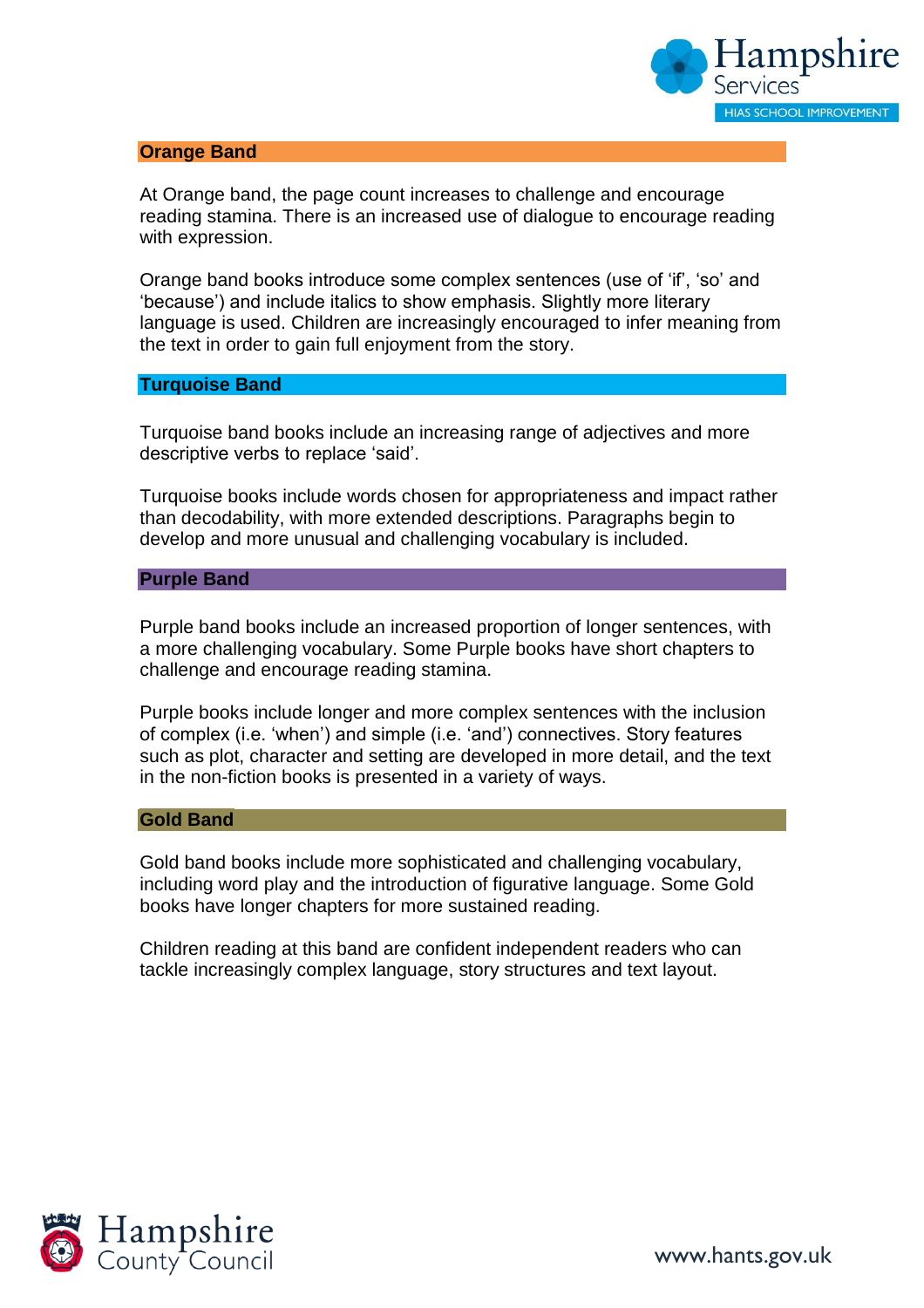

# **White Band**

In White band books there is a more sophisticated use of narrative voice. Clauses in longer sentences are separated by commas to encourage developing intonation. Some books have longer chapters for more sustained reading.

The stories at White band encourage children to empathise with the characters and consider why they behave as they do, and how they change during the course of the story. The non-fiction books are divided into sections that require more sustained reading and there is increased challenge in the layout of the information.

#### **KS1/2 Lime Band**

Lime band books include a widening range of writing styles and an increased variation in sentence structure, including –ing clauses and longer sentences with more than two clauses

Children reading at Lime are able to interpret more sophisticated word plays and puns. The narrator's voice in a fiction story may be distinguished from the characters' voice through figurative, idiomatic and literary language. The story is often told through dialogue and action to 'show' instead of 'tell' as the plot develops.

#### **KS2 Brown Band**

Children reading at Brown band should be able to:

- interpret more sophisticated word-play and puns
- distinguish the narrator's voice in a fiction story from the characters' voices through figurative, idiomatic and literary language
- understand a story that is told through dialogue and action to 'show' instead of 'tell' the plot

#### **KS2 Grey Band**

Children reading at Grey band will be able to interpret more sophisticated word-play and puns. At this stage, they should be able to:

- explain a character's motivations
- discuss the points of view of the character and the narrator
- better understand a range of narration styles